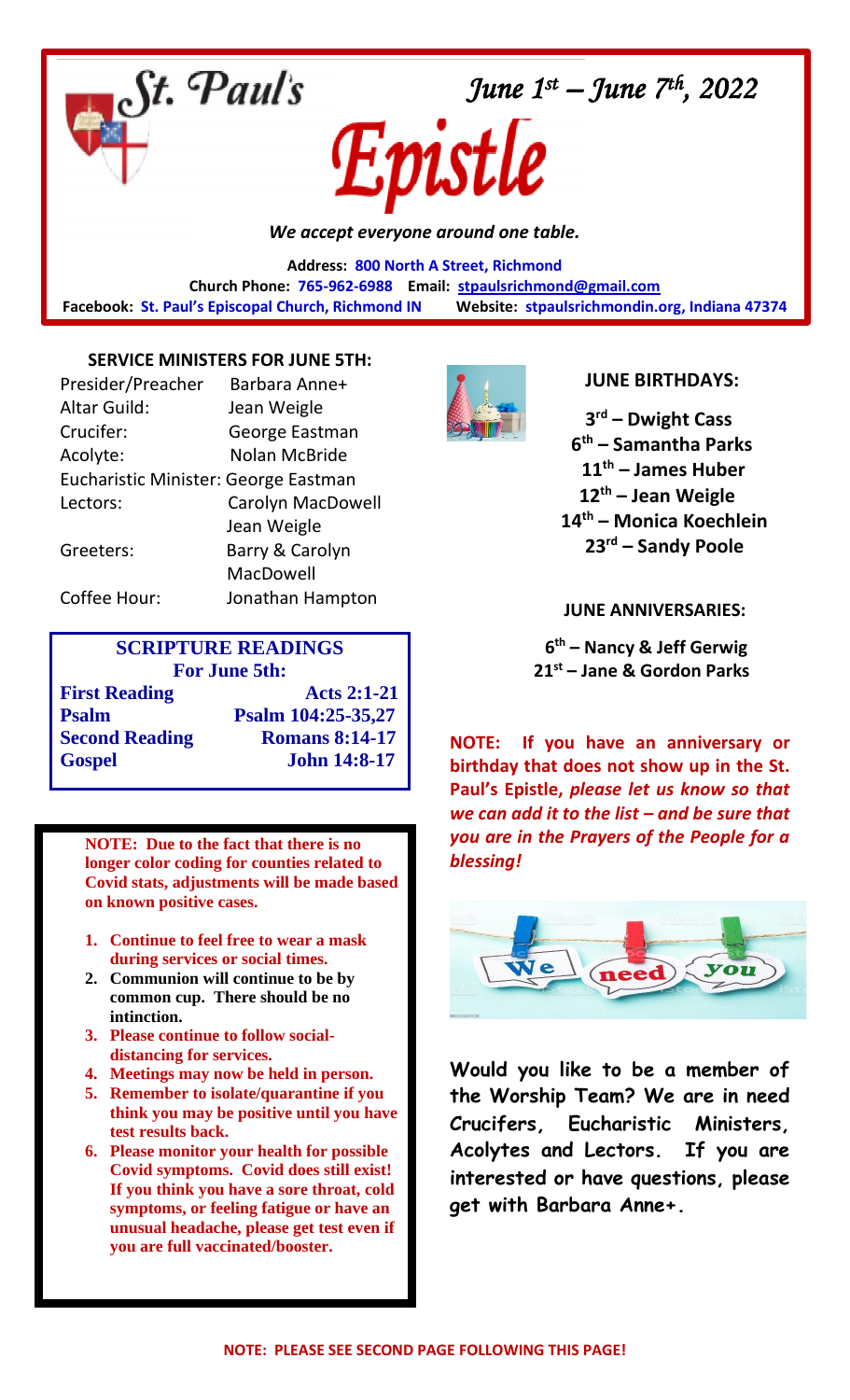#### **JUNE DATES TO REMEMBER:**

**June 4th/5th Presiding Bishop Michael Curry Diocesan Visitation**

**June 5th Pentecost Sunday Sunday Service @ 10:00 am**

**June 7th – 11th Barbara Anne+ at Waycross**

**June 11th Missional Ministries Pitch-In Simmons' Room @ 5:00 pm**

**June 12th First Sunday After Pentecost Sunday Service @ 10:00 am**

**June 19th Second Sunday After Pentecost Sunday Service @ 10:00 am Happy Father' Day**

**June 25th Third Sunday After Pentecost Sunday Service @ 10:00 am**



**Pentecost is coming…Pull out your Red (or any shade of red) and wear It to church on Sunday, June 5th . Let us make this a true day of celebration. The Holy Spirit cometh…**





 **OFFICE HOURS Tuesday - Friday 9:00 am – 12:00 pm**

 **Mondays by appointment with Barbara Anne+**

**Our 10:00 am Sunday Morning Holy Euharist Service is Livestreaming on our Facebook page each week.**



**The Coffee Hour signup sheet is out for July and August. Please sign up if you feel so moved.**

## DON'T MISS YOUR CHANCE!! LAST CALL…

 $5.985$ Have a favorite hymn you'd like to sing **Convention** this summer? We are compiling a list and we'd like to hear your request. Please email the office or let Barbara Anne+ know and we'll try and get those in a coming Sunday service.

Interested in singing…

Want to join a community Choir?

Jonathan and RHS Choir Director, Tanner Puterbaugh will be starting a community Choir here at St. Paul's beginning on June 1st at 5:30. The practices will be held on Sundays from 3:30-5:15 and Wednesdays from 5:30-7:15. You do not have to attend every rehearsal, but they would like you to try and attend once a week. Rehearsals will continue throughout June and July and end with a concert on Thursday, August 4<sup>th</sup>.